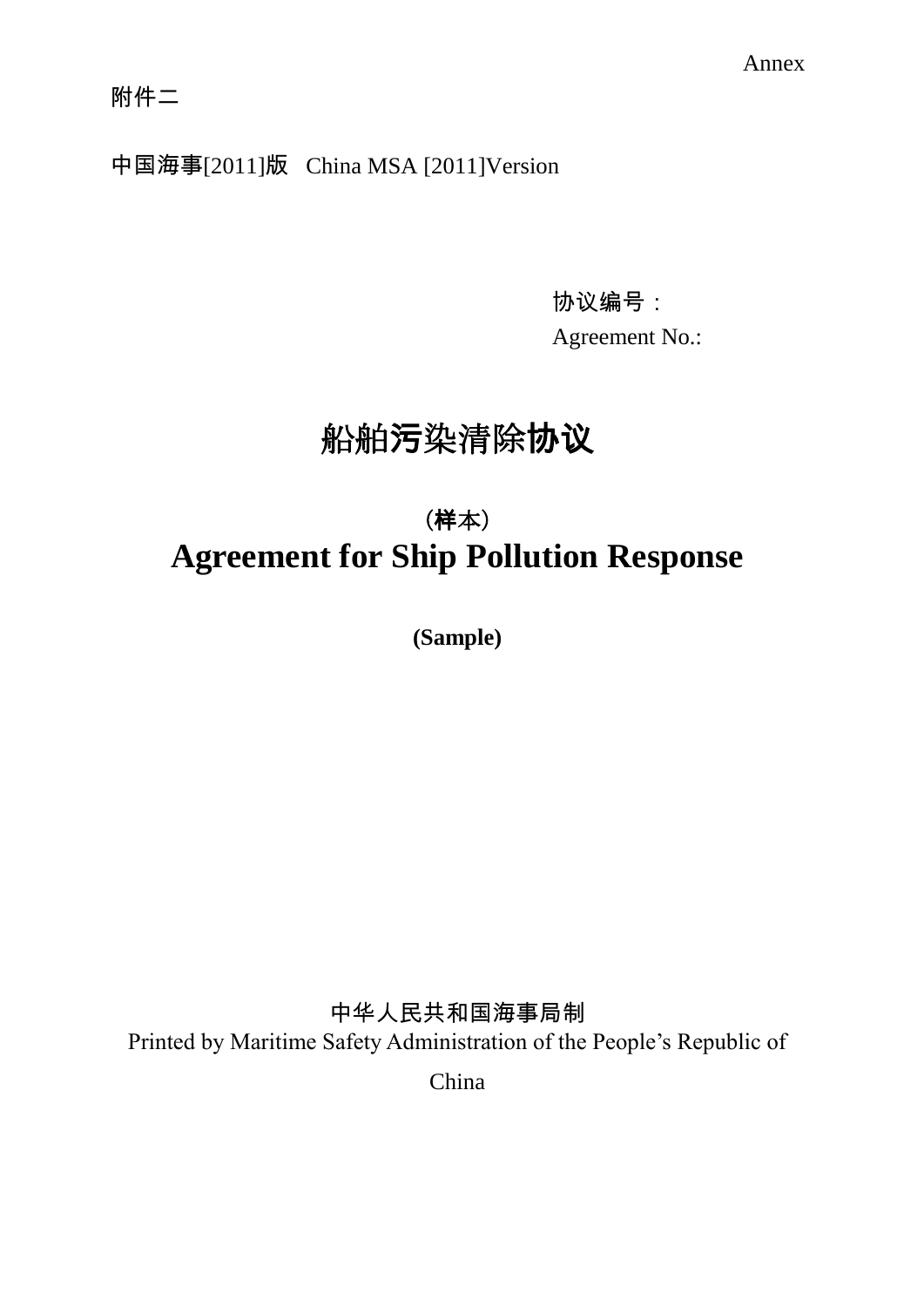#### 协议样本说明

#### **Introduction to the Sample Agreement**

一、为了有效实施船舶污染清除协议管理制度,根据《中华人 民共和国船舶污染海洋环境应急防备和应急处置管理规定》第二十 九条的规定, 制定船舶污染清除协议样本 ( 以下简称本协议 )。

1. This Sample Agreement for Ship Pollution Response (hereinafter referred to as "this Agreement") is formulated in accordance with the provisions of Article 29 of the Regulations of the People's Republic of China on Emergency Preparedness and Response on Marine Environment Pollution from Ships for the purpose of effectively implementing the regime of agreement for ship pollution response.

二、船舶所有人、船舶管理人或者船舶的实际经营人(甲方)与 取得相应资质的船舶污染清除单位 (乙方), 应当根据《中华人民共 和国防治船舶污染海洋环境管理条例》第三十三条以及《中华人民 共和国船舶污染海洋环境应急防备和应急处置管理规定》、《中华人 民共和国海事局船舶污染清除协议管理制度实施细则》的有关规 定,在船舶作业前或者进出港口前签订船舶污染清除协议。

2. The owner, manager or actual operator of a ship (Party A) shall, prior to ship's operation or entering into or leaving from a port, conclude this Agreement with a qualified ship pollution response organization (Party B) in accordance with Article 33 of the Regulations of the People's Republic of China on Administration of the Prevention and Control of Marine Environment Pollution from Ships, relevant provisions of the Regulations of the People's Republic of China on Emergency Preparedness and Response on Marine Environment Pollution from Ships and relevant provisions of the Detailed Rules of Maritime Safety Administration of the People's Republic of China on the Implementation of the Administration Regime of Agreement for Ship Pollution Response.

三、本协议中的权利义务条款为强制性条款,协议双方不得更 改其内容。本协议未尽事项,协议双方可另行补充约定,但不得违 反国家有关法律、法规、规章规定以及本协议中甲乙双方的基本权 利义务的约定。本协议的签订不得影响甲乙双方根据有关法律、法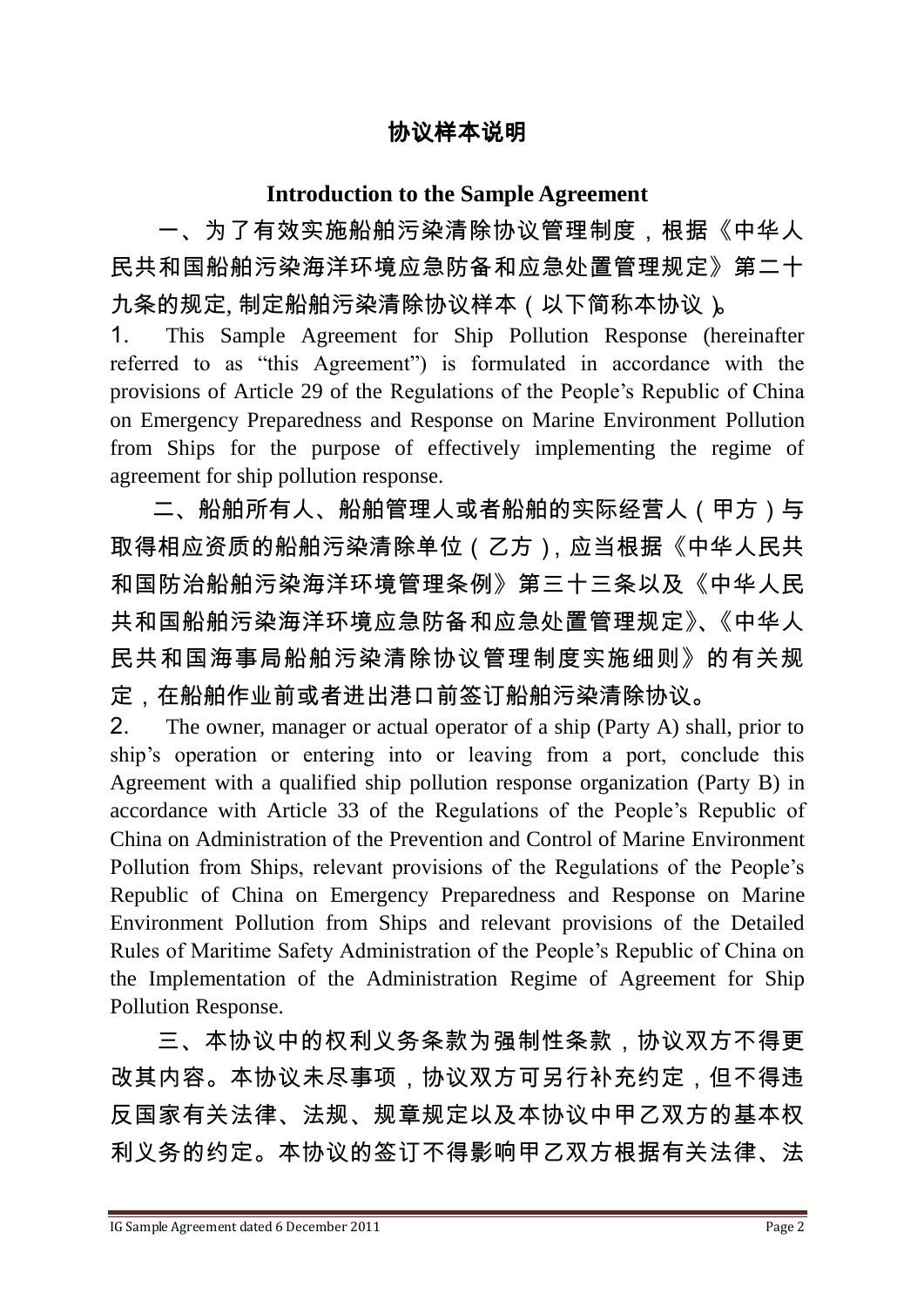# 规和规章的规定所享有的包括责任限制等在内的权利以及应承担的 义务。

3. The articles on rights and obligations of this Agreement are mandatory and both parties shall not change the contents of these articles. For matters not covered in this Agreement, the parties may reach a separate supplementary agreement. In no case should such supplementary agreement violate relevant provisions of laws, regulations and rules as well as stipulations in this Agreement concerning both parties' fundamental rights and obligations. The conclusion of this Agreement shall not prejudice the rights and obligations that shall be enjoyed or borne by both parties in accordance with relevant laws, regulations and rules, including the right of limitation of liability.

四、对协议文本中括号中需要选择的内容以及空格部位需要填 写的内容,双方应当协商确定。对于双方选择的,在中括号以划√方 式选定,或者在空格中填写;对于双方不选择的,应在中括号或空 格部位打×,以示删除。

4. Choices of options with square brackets and the contents to be filled in blank spaces shall be determined by both parties through negotiation. As for the choices, options shall be chosen by marking a " $\sqrt{$ " in the square brackets, or filling in the blank spaces. With respect to those that both parties do not apply or choose, a " $\times$ " shall be marked in the square brackets or in blank spaces, indicating deletion.

五、协议采用 14 位数字编号(如 01-1001-2011-0001),其中, 前两位表示直属海事局代码,第 3 位表示船舶污染清除单位资质等 级,分别用 1、2、3、4 对应一、二、三、四级船舶污染清除单位的 资质,第 4 至 6 位表示船舶污染清除单位代码,由各直属海事局确 定,第 7 至 10 位表示签订协议的年份,第 11 至 14 位表示协议序 号,由各船舶污染清除单位确定。

各直属海事局代码分别为:辽宁局 01,天津局 02,河北局 03, 山东局 04,江苏局 05,福建局 06,上海局 07,浙江局 08,广东局 09,深圳局 10,广西局 11,海南局 12。

5. The Agreement adopts fourteen numbers as its serial number (such as 01- 1001-2011-0001), amongst which the first two numbers represent the code of a MSA directly under the P.R China MSA; the third number represents the qualification level of the ship pollution response organization, 1, 2, 3 and 4 respectively represents level-1, level-2, level-3 and level-4; the fourth to sixth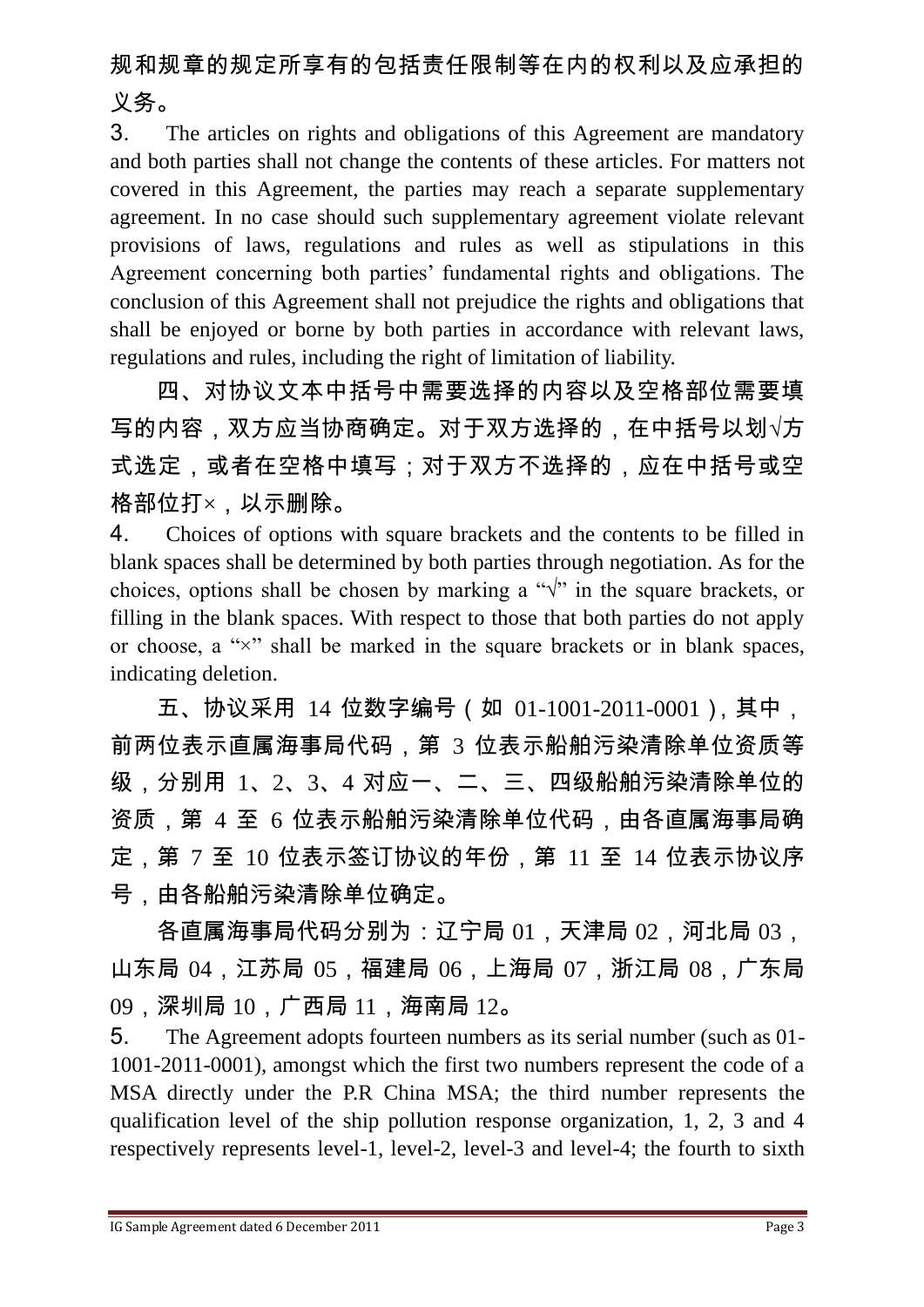number represents the code of the ship pollution response organization and shall be determined by the MSA directly under the P.R China MSA; the seventh to tenth represents the year in which the Agreement is concluded; the eleventh to the fourteenth represents the sequence number of the Agreement and shall be determined by the ship pollution response organization.

Codes of MSA directly under the P.R China MSA are as follows: Liaoning MSA: 01, Tianjin MSA: 02, Hebei MSA: 03, Shandong MSA: 04, Jiangsu MSA: 05, Fujian MSA: 06, Shanghai MSA: 07, Zhejiang MSA: 08, Guangdong MSA: 09, Shenzhen MSA: 10, Guangxi MSA: 11, Hainan MSA: 12.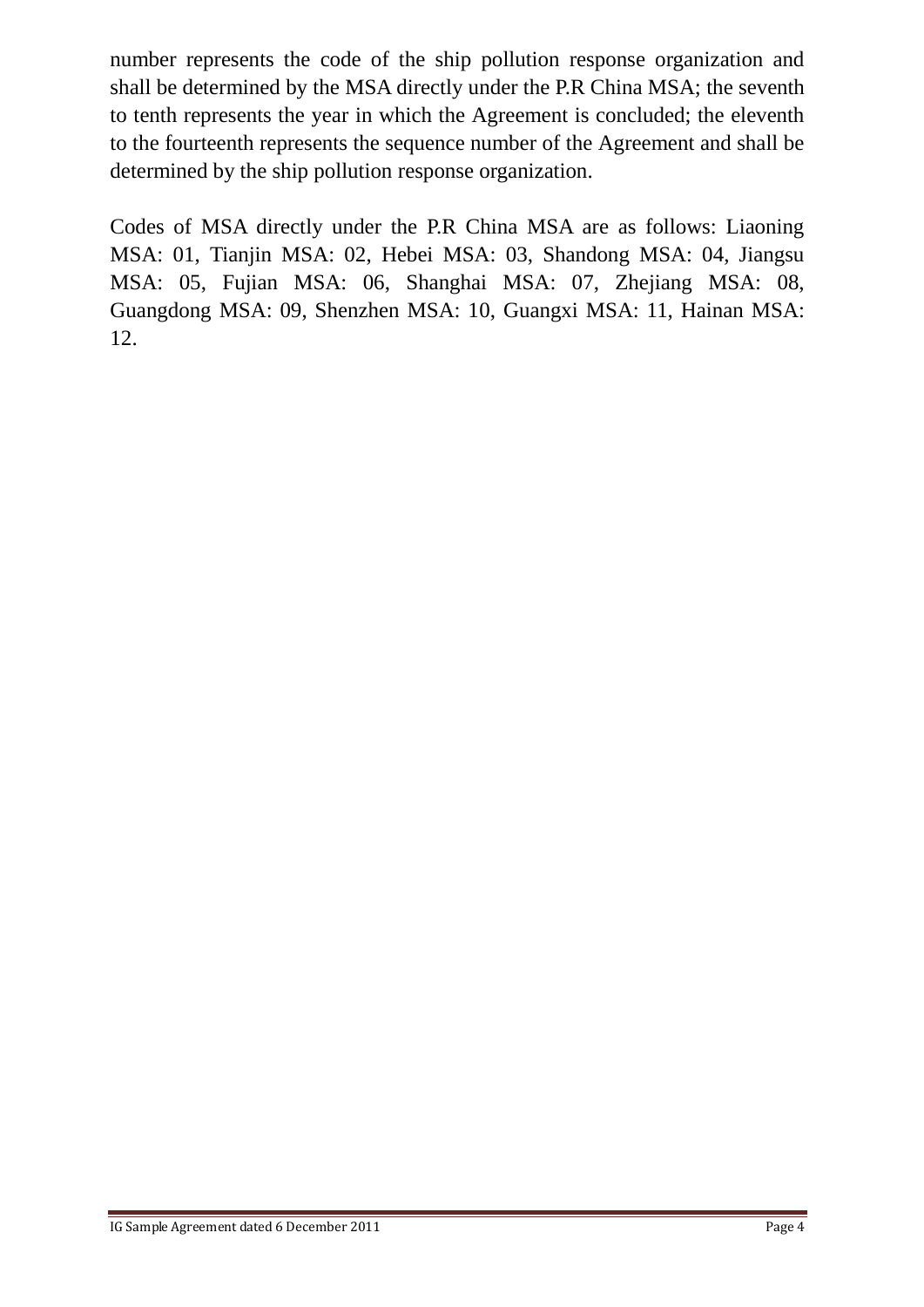### 甲方:

Party A: 住所地: Domicile: 法定代表人: Legal representative: 联系人: Contact person: 通讯地址: Correspondence address: 电话:(24 小时应急电话)传真: Telephone:(24 hour emergency number) Fax: 电子信箱: E-mail:

### 乙方:

Party B: 资质等级及服务区域: Qualification level and service area: 住所地: Domicile: 法定代表人: Legal representative: 联系人: Contact person: 通讯地址: Correspondence address: 电话:(24 应急电话)传真: Telephone:(24 hour emergency number) Fax: 电子信箱: E-mail: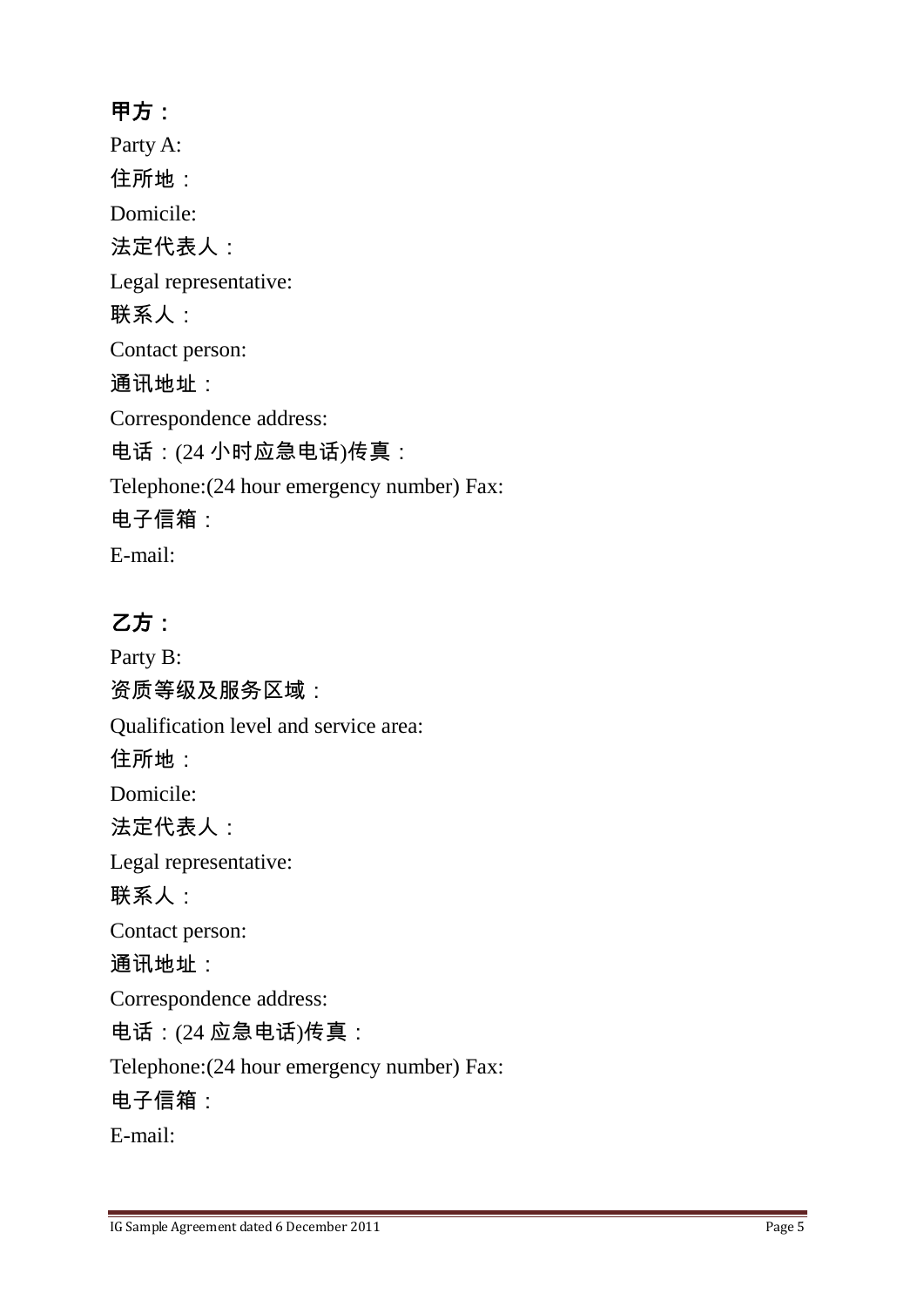根据《中华人民共和国合同法》、《中华人民共和国海洋环境保 护法》、《中华人民共和国防治船舶污染海洋环境管理条例》、《中华 人民共和国船舶污染海洋环境应急防备和应急处置管理规定》、《中 华人民共和国海事局船舶污染清除协议管理制度实施细则》(以下简 称《细则》)等有关法律、法规和规章的规定,甲乙双方经过友好协 商,在真实、充分地表达各自意愿的基础上,达成如下协议,并由 双方共同恪守。

In accordance with relevant provisions of the Contract Law of the People's Republic of China, the Marine Environment Protection Law of the People's Republic of China, the Regulations of the People's Republic of China on Administration of the Prevention and Control of Marine Environment Pollution from Ships (hereinafter referred to as "the Regulations"), the Regulations of the People's Republic of China on Emergency Preparedness and Response on Marine Environment Pollution from Ships (hereinafter referred to as "the Rules") and the Detailed Rules of Maritime Safety Administration of the People's Republic of China on the Implementation of the Administration Regime of Agreement for Ship Pollution Response (hereinafter referred to as "the Detailed Rules") and other laws and regulations, Party A and Party B agree to reach the following agreement after equal consultation and on the basis of truthfully and/or completely expressing respective intentions, and the said agreement shall be abided by both Party A and Party B.

### 第一条甲方的权利义务

### **Article 1 Rights and Obligations of Party A**

1、甲方应当向乙方提供本协议框架下接受服务船舶(以下简称 协议船舶,见附录一)的基本信息,并按照双方约定方式和内容, 在协议船舶进入乙方服务区域前的天内,向乙方提供船舶有关动态 信息。甲方应于天内通过填写《附录三》第一条中的表格提供本条 所要求的动态信息。甲方应当在协议船舶驶离乙方服务区域前小 时,将船舶有关动态信息告知乙方。甲方应当书面确认已收到乙方 按照本协议第二条第二款提供的应急待命相关信息。

1. Party A shall provide Party B with basic information of the ships (hereinafter referred to as "the agreed ships", Appendix I) to receive services under this Agreement, and shall, within … days prior to the agreed ships' entry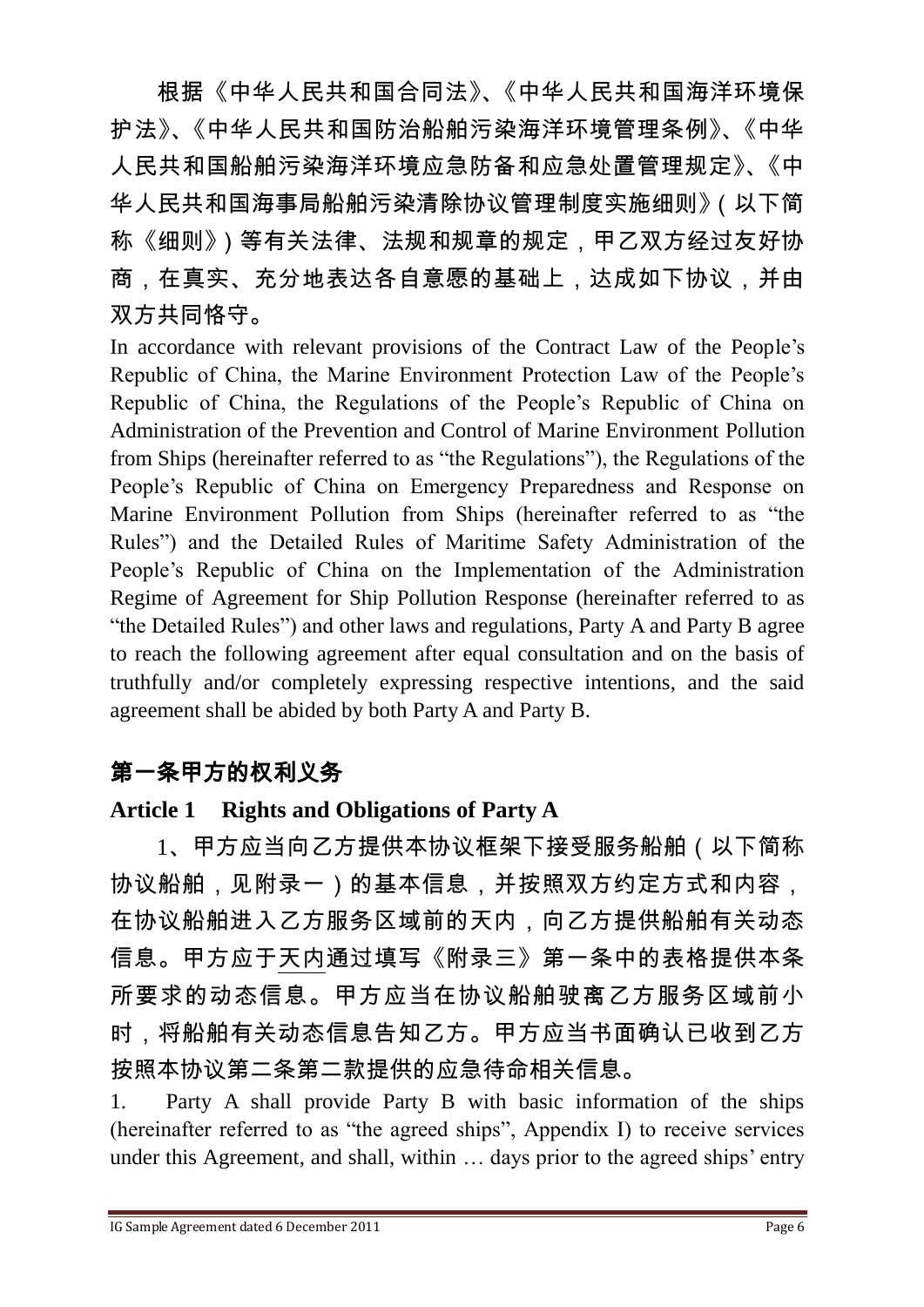into Party B's service area, inform Party B of the agreed ships' dynamic information in accordance with the time, way and contents agreed by both parties. Party A shall provide within … days the dynamic information required in this Article by completing the boxes in Clause 1 of Appendix III. Party A shall, … hours prior to the agreed ships' departure from Party B's service area, inform Party B of the agreed ships' relevant dynamic information. Party A shall confirm in writing the receipt of information on relevant emergency standby provided by Party B in accordance with stipulations of paragraph 2 of Article 2 of this Agreement.

2、甲方应当将本协议副本留存协议船舶上,并确保船上有关人 员熟悉协议内容及乙方制定的污染清除作业方案。

2. Party A shall keep a copy of this Agreement onboard the agreed ships, and make sure that relevant staffs onboard the ships are familiar with the contents of this Agreement and the contents of Pollution Response Operation Plan formulated by Party B.

3、甲方应当配合乙方按照《细则》规定开展船舶污染应急演 练。

3. Party A shall cooperate with Party B to carry out ship pollution emergency response exercises as required by the Detailed Rules.

4、甲方应当在协议船舶发生污染事故时,立即通知乙方并组织 开展污染控制和清除行动。甲方应当在行动结束后,配合乙方开展 污染清除行动评估。

4. Party A shall, when a pollution accident happens to the agreed ship, inform Party B immediately and organise to carry out the pollution control and cleanup action. Party A shall, after the termination of such actions, cooperate with Party B to carry out the evaluation on such actions.

# 第二条乙方的权利义务

### **Article 2 Rights and Obligations of Party B**

1、乙方应当具有海事管理机构批准的资质,并保持相应的应急 清污能力。

1. Party B shall possess relevant qualification approved by Maritime Safety Administration (MSA), and maintains its corresponding capability of pollution response.

2、乙方应当书面确认已收到甲方按照第一条第一款约定提供的 协议船舶的基本信息和动态信息,并按照双方约定的时间、方式和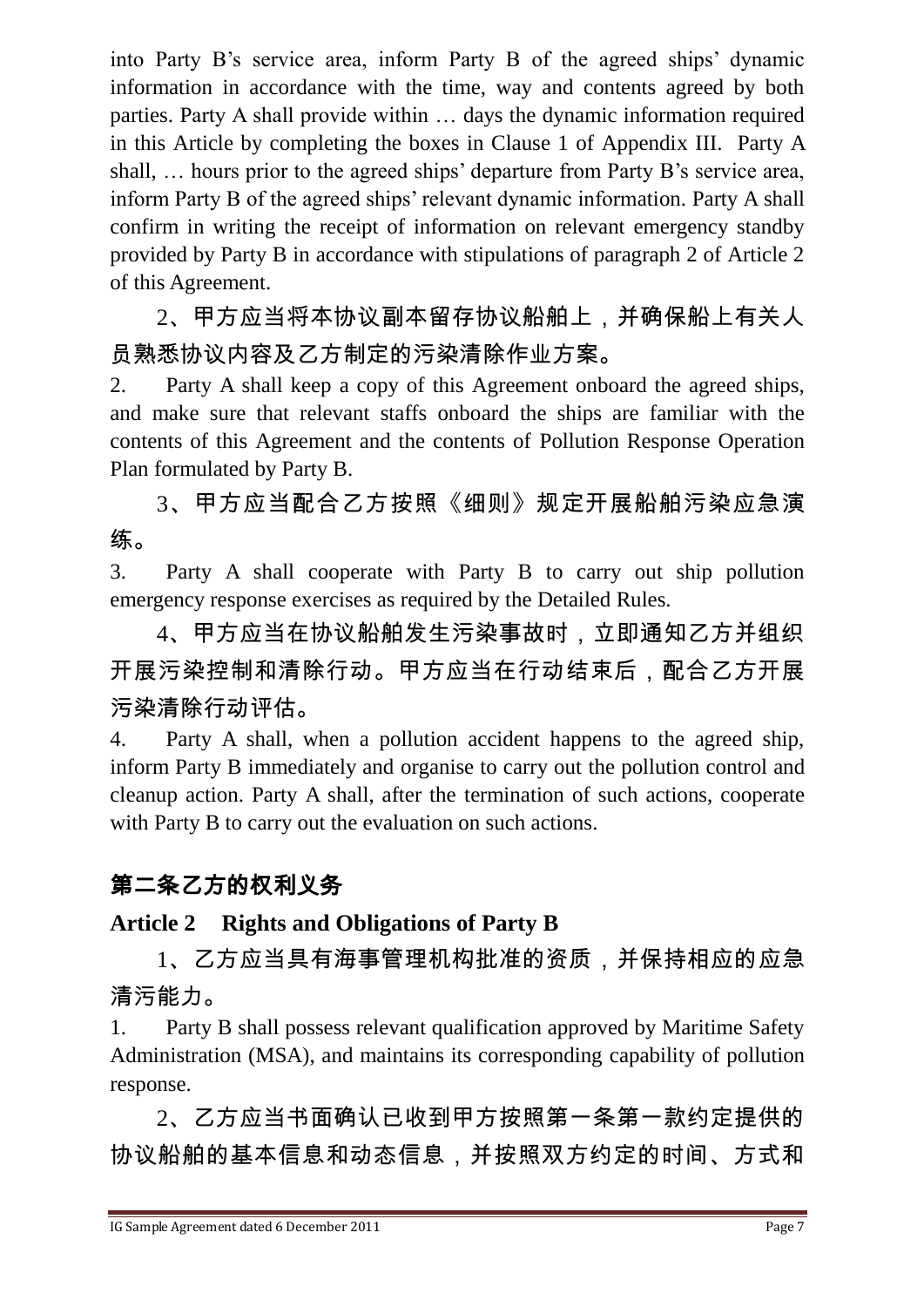# 内容将乙方应急待命的相关信息告知甲方。乙方应根据《附录三》 第二条规定的方式确认收到此信息。

2. Party B shall confirm in writing the receipt of the agreed ships' relevant basic information and dynamic information provided by Party A in accordance with stipulation of paragraph 1 of Article 1, and inform Party A of information on relevant emergency standby provided by Party B in accordance with the time, way, and contents agreed by both parties. Party B shall acknowledge receipt of this information according to the method set out in Clause 2 of Appendix III.

3、乙方应当在接收到协议船舶驶入服务区域的通知后,保证应 急船舶、设备和人员处于待命状态。接到甲方协议船舶驶离服务区 域的通知后,乙方可取消待命。

3. Party B shall, upon receiving the notice concerning the agreed ships' entry into the service area, make sure that the emergency ships, facilities and staffs are standby. After receiving the notice that the agreed ships of Party A have departed from the service area, Party B may cancel such standby status.

4、乙方应当在签订本协议时,将其制定的污染清除作业方案中 英文文本向甲方提供。

4. Party B shall, when concluding this Agreement, provide Party A with a Chinese and/ English version of the Pollution Response Operation Plan formulated by Party B.

5、协议船舶发生污染事故时,乙方应当在甲方的组织下开展污 染控制和清除行动。乙方应当在行动结束后,配合甲方开展污染清 除行动评估。

5. Once a pollution accident happens to the agreed ships, Party B shall, under the command of Party A, carry out pollution control and cleanup actions. and shall, after the completion of the cleanup operation, cooperate with Party A to conduct the evaluation on such actions.

### 第三条费用

#### **Article 3 fees and expenses**

1、甲方应按照双方约定的收费标准(见附录二(1))和支付方 式向乙方支付船舶污染清除协议费用,用于应急防备的合理支出。 1. Party A shall pay Party B the ship pollution response agreement fees in accordance the rates (Appendix II.1) and mode of payment agreed by both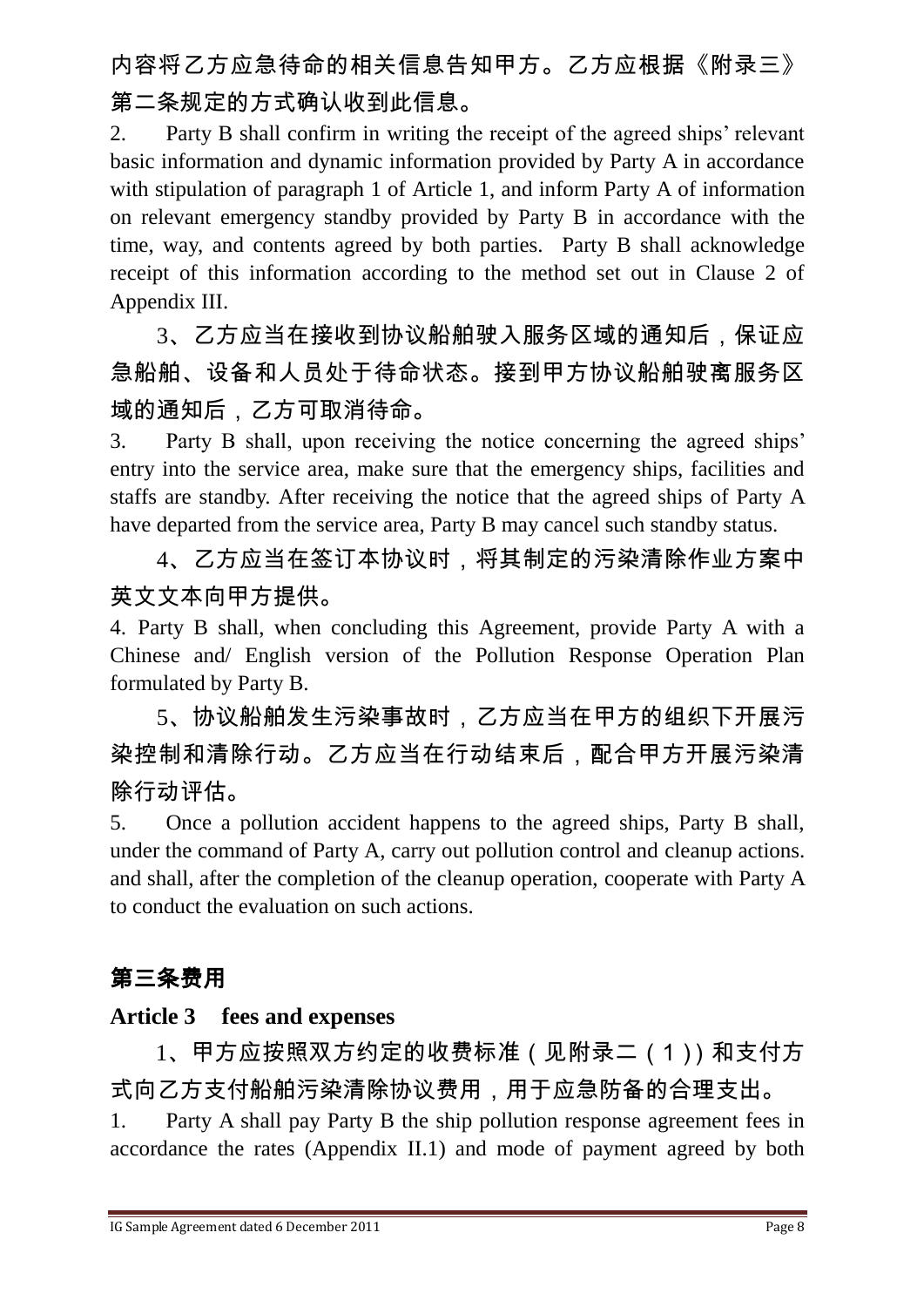parties for the purposes of compensating Party B the incurred reasonable cost of emergency preparation.

2、协议船舶发生污染事故,乙方根据本协议开展污染控制和清 除行动,甲方应当根据附录二(2)的费率向乙方支付实际发生的合 理的污染控制和清除费用。

2. If Party B carries out pollution control and cleanup actions in accordance with this Agreement after a pollution accident happens, Party A shall pay Party B the actual and reasonable expenses incurred in such actions based on the tariff set out in Appendix II.2.

3、为保证污染控制和清除行动顺利进行,如果乙方开展的污染 控制和清除行动超过了 30 个工作日,乙方可以要求甲方就已经开展 的污染控制和清除行动,每隔 30 个工作日向乙方支付一笔临时费 用。临时费用应在乙方向甲方开具临时费用账单后 30 个工作日内汇 到乙方指定账户,并从双方最后结算的污染控制和清除费用中扣 除。

3. When a pollution control and cleanup action lasts more than 30 working days, to ensure the smooth performance of the actions by Party B, Party B may demand Party A to pay an interim sum every 30 working days for the actions that has been carried out by Party B. This interim payment shall be remitted to the account appointed by Party B within 30 working days after Party B issues the invoice to Party A and such interim payment should be deducted from the final invoice.

4、在污染控制和清除行动结束后,乙方应向甲方提交已产生的 费用清单和证明这些费用的文件,这些文件应附有支出款项的票据 以及支付给具体人员的凭证。甲方应于 30 个工作日内向乙方支付双 方没有争议部分的费用;对双方存在争议的费用,应乙方要求,甲 方将提供适当的担保,担保形式可以为互保协会的担保函。任何产 生的争议应根据双方在第 8 条中所约定的程序解决。

4. Upon terminating the pollution control and cleanup actions, Party B shall present to Party A a breakdown and preliminary evidence for the expenses incurred, such preliminary invoice shall be fully supported by attaching bills showing money expended or details of payment to personnel. Party A shall within 30 working days pay the undisputed sum and provide an appropriate security for the sum in dispute if required, such security to be in the form of a letter of undertaking from a P&I Club if offered. Any dispute between the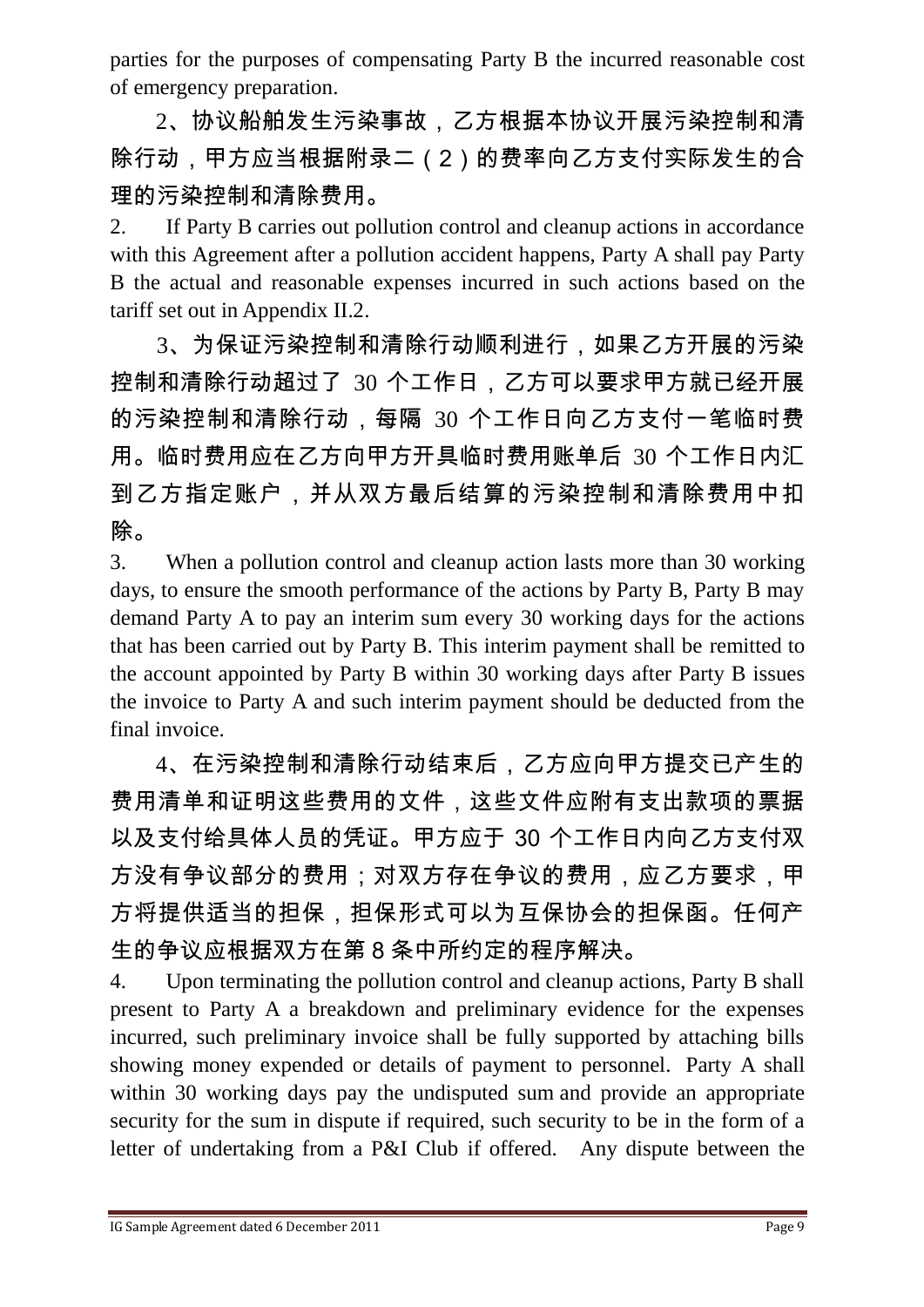parties shall be resolved in accordance with the agreed procedure in Article 8.

### 第四条联络人

#### **Article 4 Contact Person**

1、甲乙双方应当指定联络人,并确保联络人在根据本协议开展 应急防备和应急处置过程中保持联系和沟通。乙方提供的联系电话 应当为应急联系电话,并保持值守状态。

1. Both parties shall make arrangement for their own contact persons, and ensure that such contact persons can keep in touch with each other in the course of the emergency preparedness and response as per this Agreement. The telephone number provided by Party B shall be an emergency number, and the number shall be kept attended.

2、甲乙任何一方需要变更联络人或联系方式的,应当及时书面 通知另一方,在得到对方确认后,方可变更。

2. Where any Party of the two parties needs to change its contact person or the contact person's contact detail, such party shall inform the other party by a written notice in a timely manner and no alteration shall be made until receiving the other party's notice for confirmation.

### 第五条保密义务

#### **Article 5 Confidentiality Obligation**

本协议签订后,无论本协议是否失效、终止,甲乙双方应当负 有保守对方提供的所有资料、信息秘密的义务。除了海事管理机构 等可依法取得该资料、信息的政府主管机关或者双方可以向其各自 保险人披露本协议之外,甲乙双方不得向其它第三方公开资料、信 息内容。

After conclusion of this Agreement, no matter whether this Agreement is in effect or not, or no matter whether this Agreement is terminated, both parties are obliged to keep all the materials and information provided by the other party confidential. Except that both parties may disclose the Agreement to their respective insurers and such government authorities as the MSA may obtain the said materials and information in accordance with law, both parties shall not make in public the contents of such materials and information.

# 第六条生效、变更和终止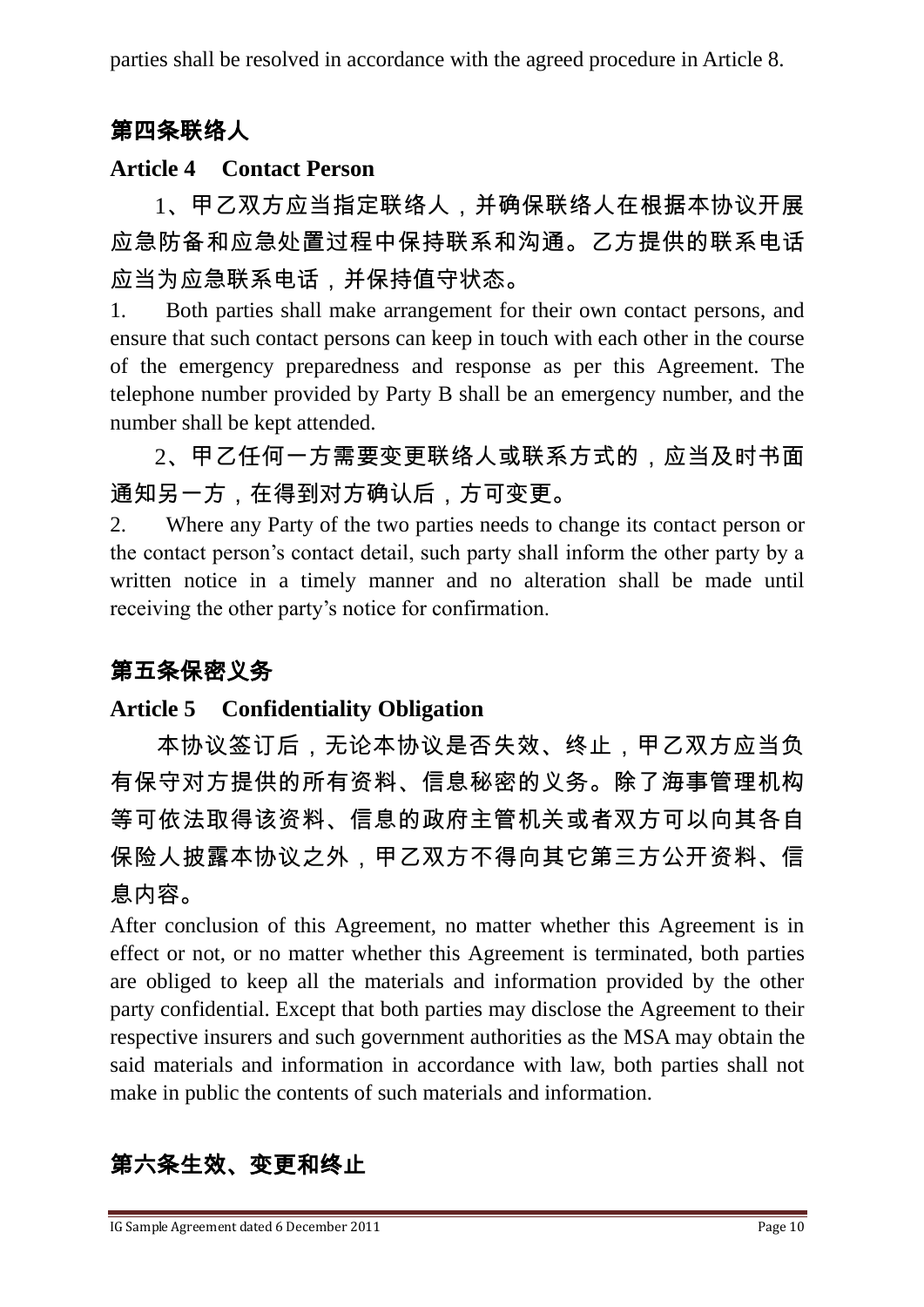### **Article 6 Entry into Effect, Modification and Termination of Agreement**

1、本协议有效期为:

【】固定期限为年(或月);

【】协议船舶的个航次(每一航次时间另行约定)。

### 本协议自双方签字盖章后生效。

1. The validity of this Agreement is:

[ ] Fixed term of ... years (or months);

[ ] voyages of the agreed ships (the time of each voyage shall be determined by separate agreement).

This Agreement shall enter into effect as of signed and stamped by both parties.

2、未发生溢油时的合同终止。甲乙双方如需变更或终止协议, 甲方或乙方应当按照约定方式提前 30 天通知对方,经双方协商一致 后以书面形式确认。但是,协议船舶进入乙方服务区域后,任何一 方不得变更或终止本协议。

应急行动的终止:即使有本合同其他条款的约定,在与海事局 协商后,合同的任何一方都有权在根据本合同通知另一方后随时终 止清污服务。乙方在接到此类通知时应停止提供清污服务或任何与 之有关的活动,并进行必要的遣散活动,而甲方则应该根据第 3.4 条 之规定支付所有未付的费用。

2. Termination of Agreement when not employed during spill

In case Party A or Party B needs to modify or terminate the Agreement, Party A or Party B shall give 30 days' notice to the other party in the agreed way, and such modification or termination shall be confirmed in writing by both parties' consensus intention through negotiation. However, after the agreed ship(s) has (have) entered into the service area of Party B, neither party shall modify or terminate this Agreement.

"Termination of Response : Notwithstanding any other term of this Contract, each of the Parties shall be entitled at any time to terminate the spill response services, or any portion thereof, being provided under this Contract by giving notice to the other, after discussion with MSA. Upon such notice being provided, Party B shall cease to provide the spill response services or any portion thereof, and shall carry out any required demobilisation activities, and Party A shall pay all outstanding fees in accordance with Article 3.4."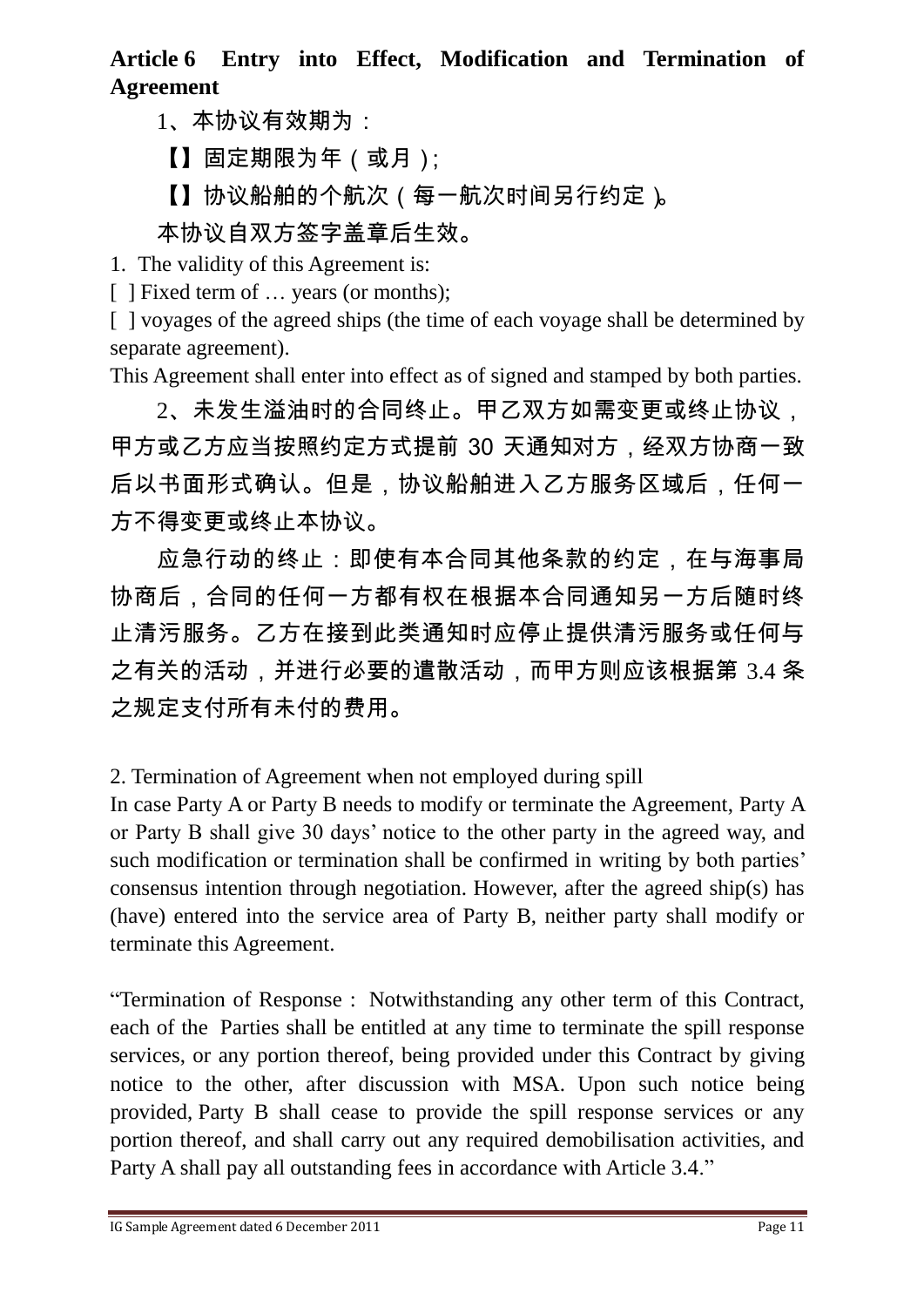3、甲乙双方终止本协议,或者因一方违约导致本协议无效的, 应当立即向海事管理机构报告。

保险:甲方保证有投保足够的互助保险以满足本合同下的责 任。乙方应保持为其在本合同下的责任不低于以下保额的保险,并 提供保险详情,包括保单复印件:

一级污染清除单位:人民币 200 万元 二级污染清除单位:人民币 150 万元 三级污染清除单位:人民币 100 万元 四级污染清除单位:人民币 50 万元

3. Where both parties terminate this Agreement, or where this Agreement becomes invalid due to one party's breach of this Agreement, it shall be reported to MSA immediately.

*INSURANCE: Party A warrants that it has adequate P&I insurance to meet its liabilities under the contract. Party B shall maintain insurance to cover its liabilities under the contract for a minimum sum of : Level 1 SPRO: RMB 2,000,000.00 (RMB 2 million) Level 2 SPRO: RMB 1,500,000 Level 3 SPRO: RMB 1,000,000 Level 4 SPRO: RMB 500,000* and shall provide details of the insurance policy including a copy of the cover note.

#### 第七条违约及侵权责任

#### **Article 7 Liability for Breach of Contract and Tort**

1、甲乙任何一方因违反本协议的约定或在履行本协议的过程中 因过错给对方造成损失的,应根据本协议向对方承担违约责任或依 照有关法律的规定向对方承担侵权责任。

1. Where a Party causes any damage or loss to the other Party due to its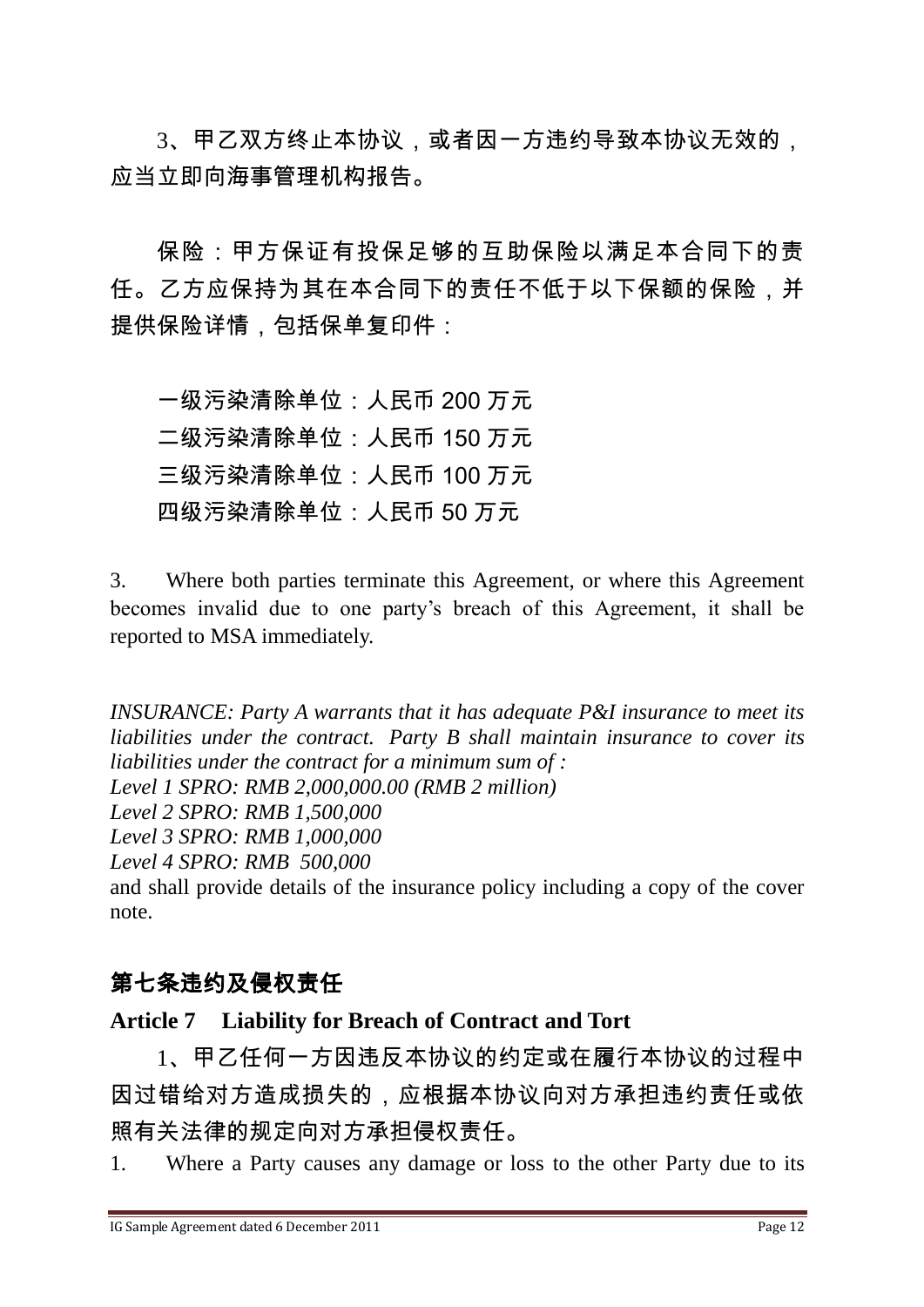breach of this Agreement or fault in the course of performing this Agreement, such Party shall, in accordance with this Agreement, bear the liability for breach of contract to the other Party, or be liable to the other Party for infringement of rights in accordance with provisions of relevant laws.

2、在履行本协议的过程中,甲乙双方造成第三人损害,或者第 三人造成甲方或乙方损害的,应当依照有关法律的规定承担相应的 责任。

2. Where Party A or Party B causes any damage or loss to a third party due to performance of this Agreement, or where a third party causes any damage or loss to Party A or Party B, the party concerned shall bear corresponding liability in accordance with provisions of relevant laws.

3、甲方或者乙方因执行船舶污染事故应急指挥机构或者海事管 理机构的指令或要求而未能履行或未能完全履行本协议约定的义务 的,可免除其承担违约责任,但是,对于乙方根据本协议已经履行 的污染控制和清除行动的部分,甲方应当根据第三条的约定支付污 染控制和清除费用。

3. Where Party A or Party B fails to perform or completely perform the obligations under this Agreement due to executing the orders or requirements of Ship Pollution Accident Emergency Commanding Organ or MSA, such party may be exempted from undertaking the liability for breach of contract. However, Party A shall, in accordance with the stipulation of Article 3 of this Agreement, pay Party B the expenses incurred for pollution control and cleanup actions that Party B has actually conducted in accordance with this Agreement.

### 第八条适用法律及管辖

#### **Article 8 Applicable Law and Jurisdiction**

1、本协议及其项下争议适用中华人民共和国法律。

1. Laws of the People's Republic of China shall be applied to this Agreement and disputes arising from this Agreement.

2、双方对本协议及其项下的争议,由双方协商解决;协商不成 的,按照下述方式解决:

【】申请海事管理机构调解;

【】提交中国海事仲裁委员会,按照申请仲裁时该会现行有效的 仲裁规则在(地点)进行仲裁;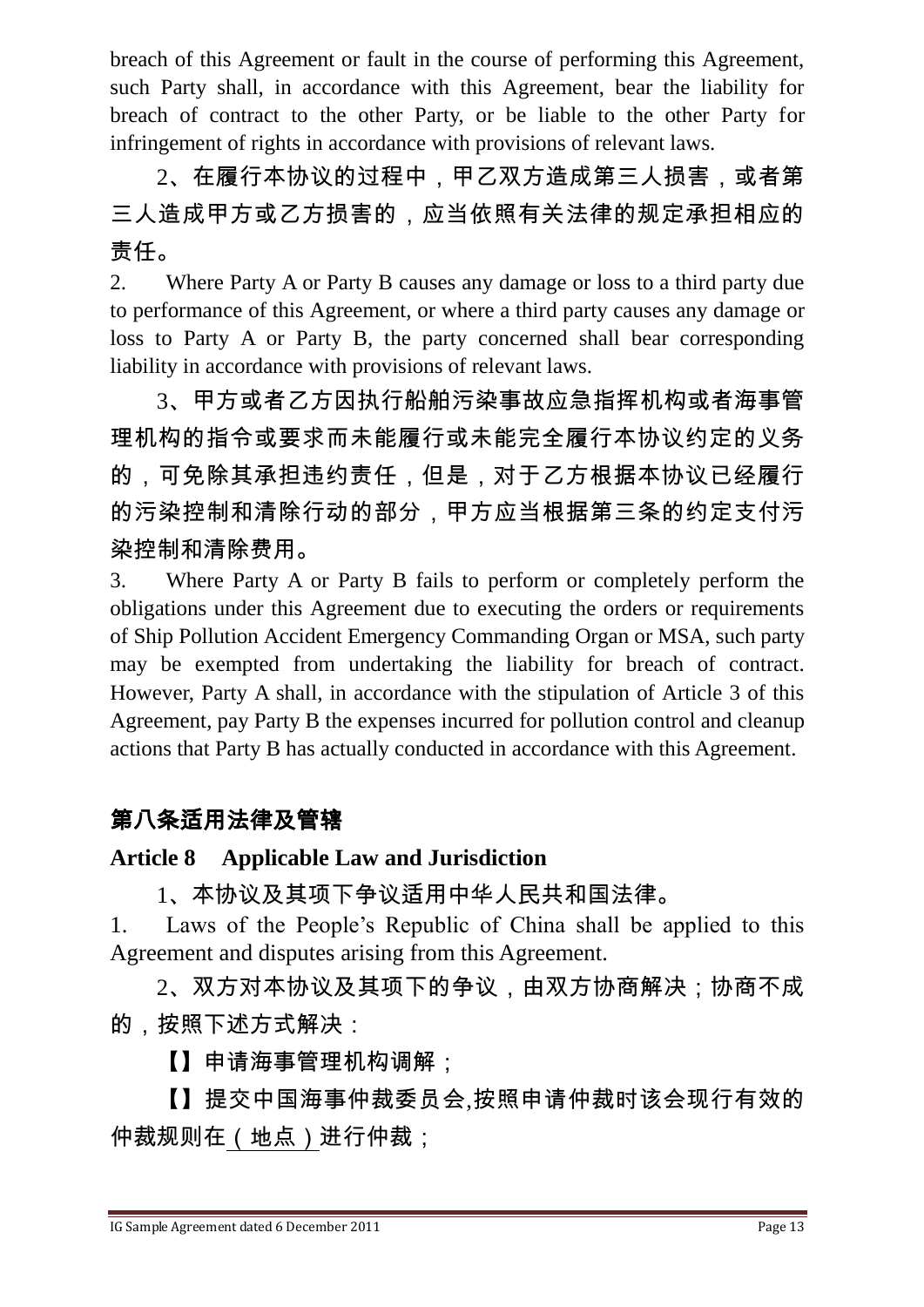### 【√】依法向中华人民共和国有管辖权的法院起诉。

2. Any and all disputes arising from this Agreement shall be solved through both parties' mutual negotiation; where no resolution is reached after negotiation, such dispute shall be resolved in accordance with the following:

[ ] Submit such dispute to MSA for mediation;

[ ] Submit such dispute to the China Maritime Arbitration Commission for arbitrating at (location) in accordance with the arbitration rules effective at the time of arbitration;

[√] Bring an action before a court in the People's Republic of China that has jurisdiction.

第九条本协议未尽事项,由双方约定后签订补充协议(见附录三)。 **Article 9** With respect to matters not covered in this Agreement, both parties may conclude a supplementary agreement. (Appendix III)

#### 第十条协议份数

#### **Article 10 Copy of this Agreement**

本协议正本一式份,具有同等法律效力,甲方持份,乙方持 份,一份由乙方及时提交当地港口的海事管理机构以保证船舶进 港、作业或离港不延迟。

This original Agreement is in …; each copy bears the same legal effect. Party A holds ... copy (copies), Party B holds ... copy (copies), and a copy of the agreement shall be submitted by Party B to the local MSA at the port in such a timely fashion that the vessel's entry, operation or departure will not be delayed.

#### 甲方(盖章):

Party A (seal):

法定代表人/委托代理人(签名):

Legal representative/Entrusted representative: (signature)

#### 年月日

Date:

乙方(盖章):

Party B (seal):

法定代表人/委托代理人(签名):

Legal representative/Entrusted representative: (signature)

年月日